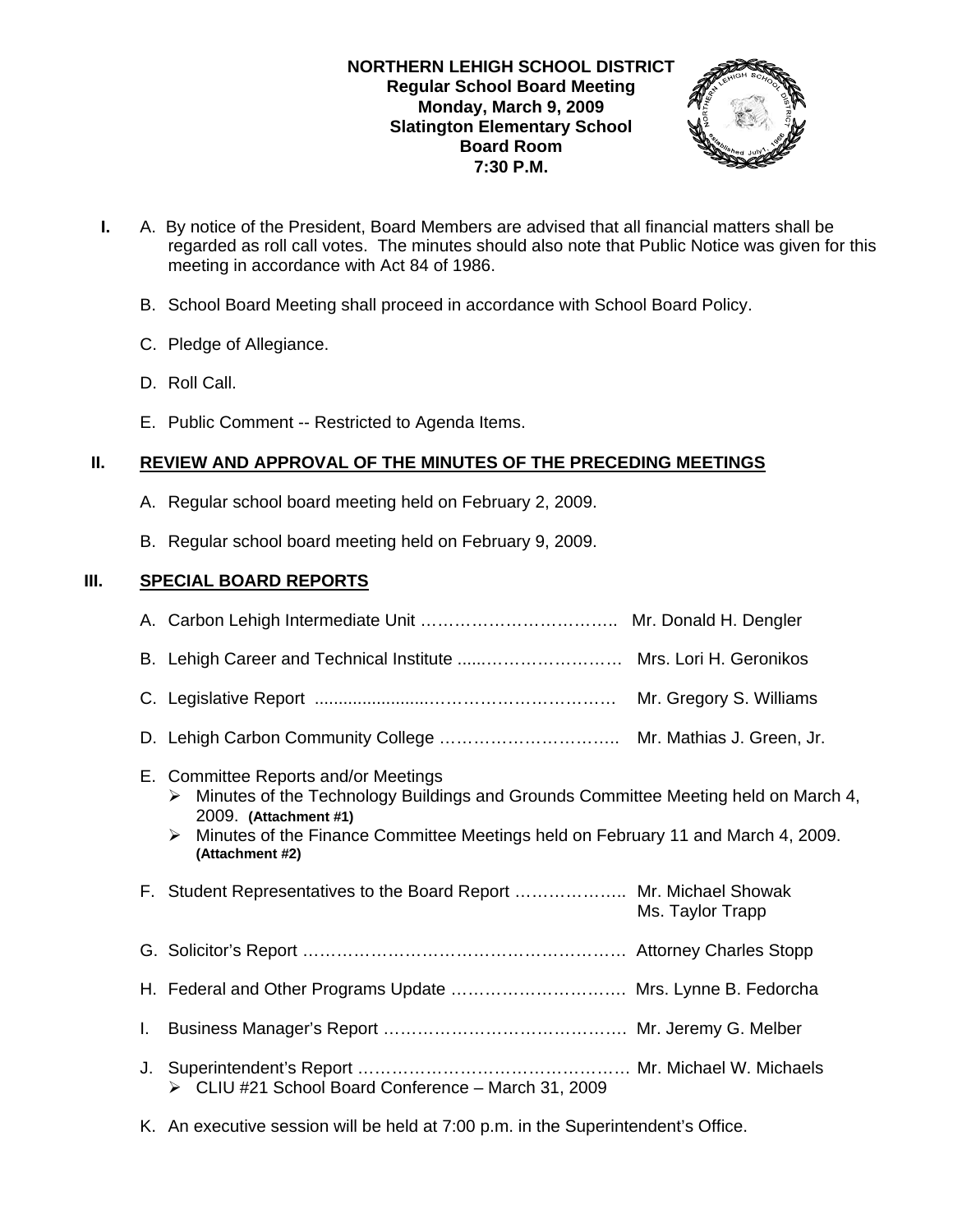### **IV. PERSONNEL**

### A. Administrative Transfer

| EdithAnn Fella                                                                             |                                                           |  |
|--------------------------------------------------------------------------------------------|-----------------------------------------------------------|--|
| From:                                                                                      | 1 <sup>st</sup> Grade Teacher Peters Elementary School    |  |
| To:                                                                                        | Elementary Intervention Coordinator - Peters Elementary - |  |
|                                                                                            | New Position for remainder of 2008-2009 school year       |  |
| Salary:                                                                                    | No Increase to Current Salary - Grant Funded Position     |  |
| Effective:                                                                                 | February 23, 2009                                         |  |
| <b>Termination Date:</b>                                                                   | June 15, 2009*                                            |  |
| *Date could change pending snow make up days added to the end of the school year calendar. |                                                           |  |

- B. Appointments
	- 1. Instructional

| a. Amberly Drey                                                                        |                                                                  |  |  |
|----------------------------------------------------------------------------------------|------------------------------------------------------------------|--|--|
| Assignment:                                                                            | 1 <sup>st</sup> Grade Teacher Peters Elementary School replacing |  |  |
|                                                                                        | EdithAnn Fella who was administratively transferred for          |  |  |
|                                                                                        | the remainder of the 2008-2009 school year                       |  |  |
| Salary:                                                                                | Substitute Teacher Rate Day 1-30;                                |  |  |
|                                                                                        | Day 31 and beyond \$40,500 prorated                              |  |  |
|                                                                                        | (Step 1 Bachelors on the 2008-2009 CBA Salary Schedule)          |  |  |
| Effective:                                                                             | February 23, 2009                                                |  |  |
| <b>Termination Date:</b>                                                               | June 15, 2009*                                                   |  |  |
| to could change pending snow make up days added to the end of the school wear calendar |                                                                  |  |  |

**\*Date could change pending snow make up days added to the end of the school year calendar.** 

|    | b. Jenna Hoffman         |                                                                                                                                     |
|----|--------------------------|-------------------------------------------------------------------------------------------------------------------------------------|
|    | Assignment:              | High School Health and Physical Education Teacher<br>replacing Tanya Simms who was granted a leave of<br>absence                    |
|    | Salary:                  | Substitute Teacher Rate Day 1-30;<br>Day 31 and beyond \$40,500 prorated<br>(Step 1 Bachelors on the 2008-2009 CBA Salary Schedule) |
|    | Effective:               | February 19, 2009                                                                                                                   |
|    | <b>Termination Date:</b> | On or About May 4, 2009                                                                                                             |
| 2. | Non-Instructional        |                                                                                                                                     |
|    | a. Jonell Dye*           |                                                                                                                                     |
|    | Assignment:              | Personal Care Assistant for Student #1990098, new<br>position budgeted in the 2008-2009 budget - Medical                            |

 Access Funded Salary: **\$10.00/Per Hour/6 1/2 Hours Per Day/5 Days Per Week**  (2008-2012 Educational Support Staff Memorandum of Understanding) Effective: March 10, 2009 **\*60 day probationary period ending on or about April 8, 2009.** 

C. Approve an additional stipend in the amount of \$9.50 per hour for Kim Keiser, Cafeteria Aide, to assume some of the additional responsibilities that will be required due to the resignation of the Director of Food Services, Diane Ruff.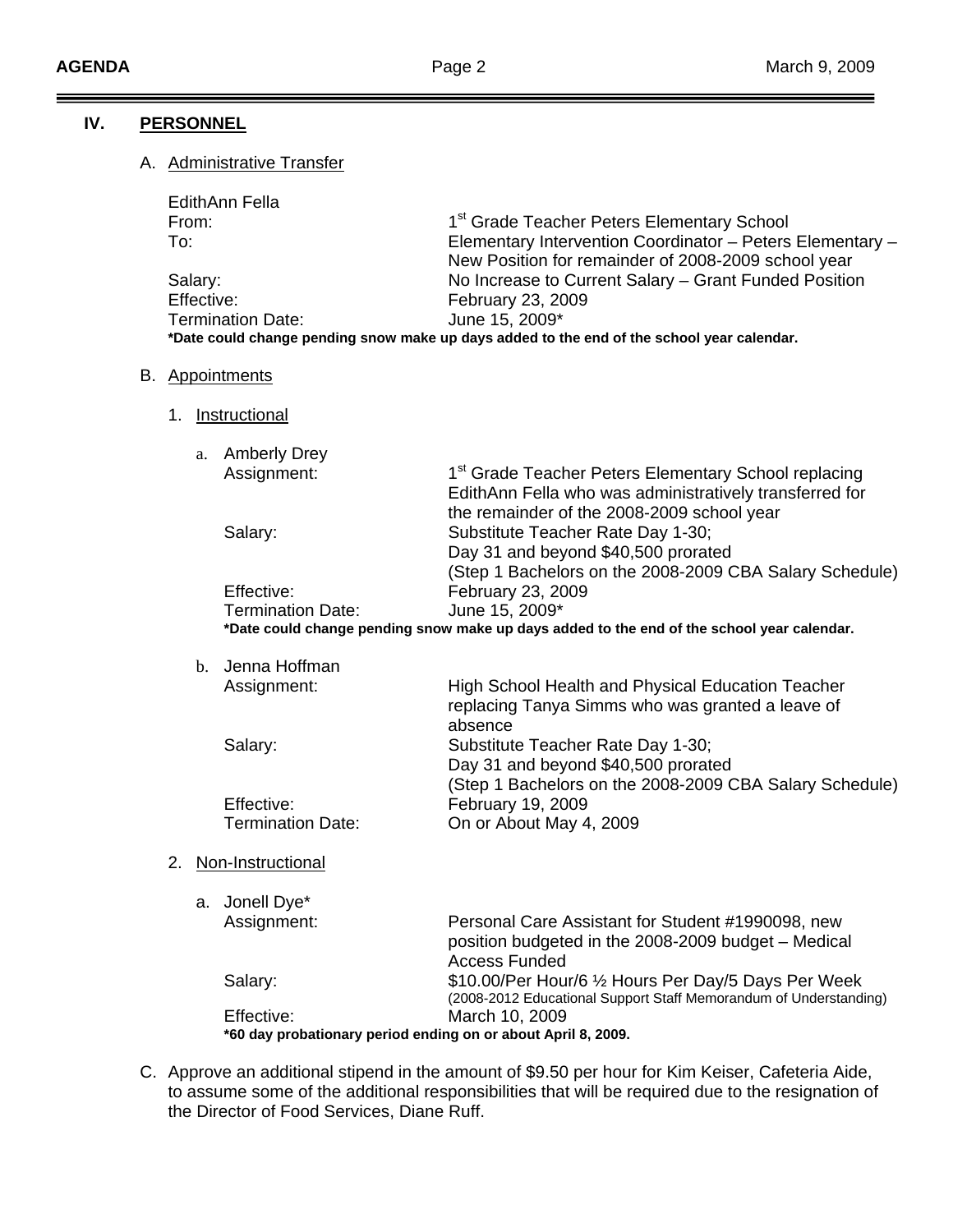### D. Resignation/Retirement

- 1. Accept the resignation of Janice G. Merkel from her position as High School Administrative Secretary, effective the end of the August 12, 2009 work day. At this time she will begin her retirement form the Northern Lehigh School District after 35 years of service.
- 2. Accept the resignation of Douglas Reynolds from his position as high school Librarian effective the end of the work day April 24, 2009. He is further resigning his positions as assistant athletic director and assistant track coach.
- 3. Accept the resignation of Diane Ruff from her position as Food Service Director effective the end of the work day March 6, 2009.
- 4. Accept the resignation of Eric Schmidt from his position as High School SADD Advisor effective the end of the 2008-2009 school year.
- 5. Accept the resignation of Linda Nails, High School Cafeteria Worker, effective the end of the March 12, 2009 work day.

#### E. Rescind Co-Curricular Appointment 2009-2010

 Rescind the following Co-Curricular appointment that was approved at the December 2, 2008 regular school board meeting:

Alden Farber **Algen Engineerial Assistant Football Coach** – Shared Stipend \$2,168.96

F. Co-Curricular Appointments 2009-2010

Christopher Jones Assistant Football Coach – Shared Stipend \$2,168.96

G. Co-Curricular Volunteer 2009-2010

Alden Farber **Assistant Football Coach** 

H. Unpaid Leave

Approve the request of Carleen Binder, Slatington Elementary 5<sup>th</sup> Grade Teacher, to take an unpaid day on May 1, 2009. She is will be traveling on this day to Philadelphia to attend a family function that is held every year on May 1<sup>st</sup>. Her request will not be considered a precedent for future requests per correspondence received from the Northern Lehigh Education Association.

#### I. Unpaid Volunteers

Approve the following unpaid volunteer aide in the Slatington Elementary School for the 2008- 2009 school year pending verification of all clearances: Marlene Simock and Sheila Fleming

J. Substitute - Instructional

Approve the following substitute teachers for the 2008-2009 school year at the 2008-2009 substitute teacher rates as approved on the Supplementary Personnel Salary Schedule:

Dylan Peters – Elementary Tanya Konek – Elementary & Special Education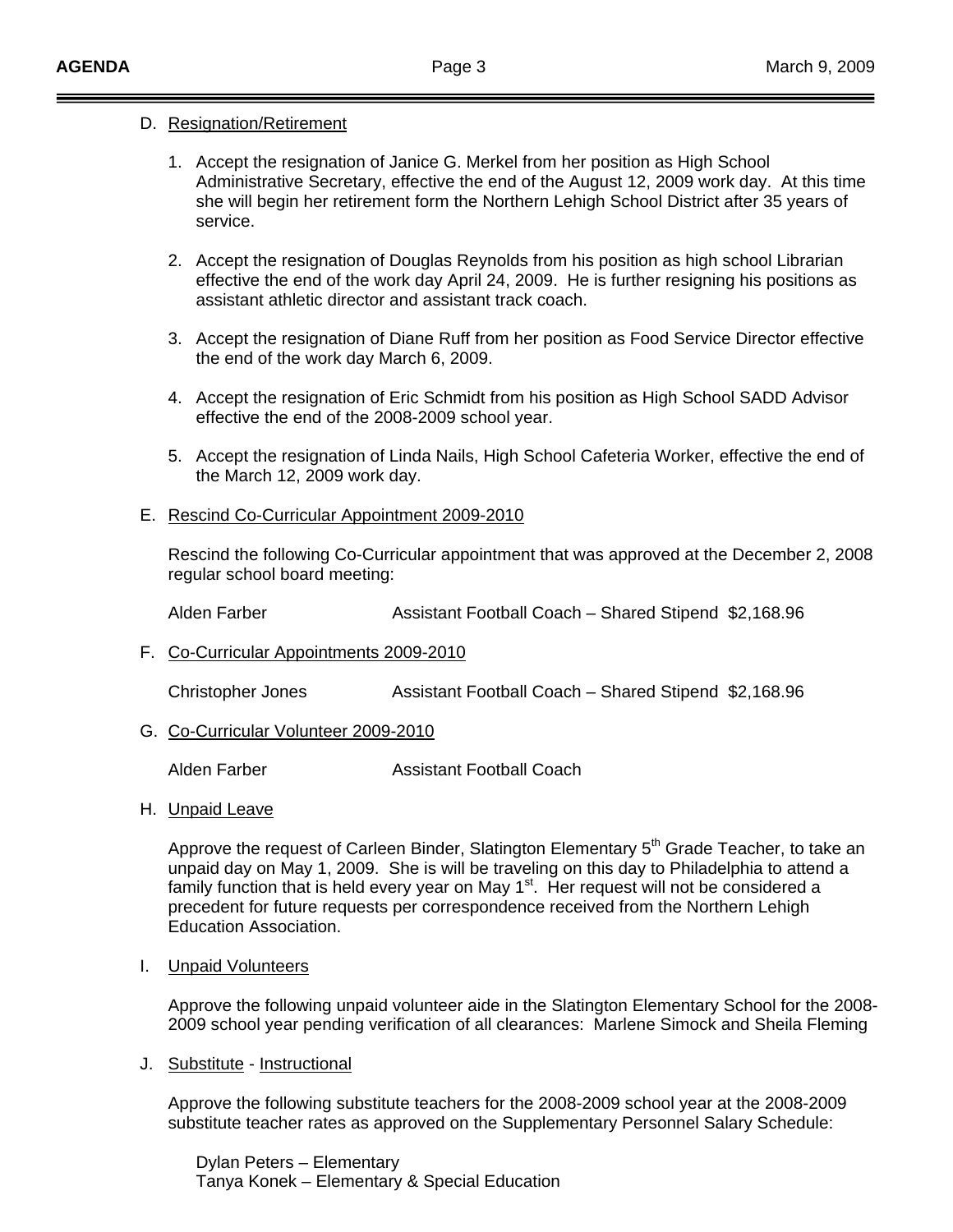#### K. Professional Contracts

 According to Article II – 1108, subsection (b) of the School Code: "a temporary professional employee, initially employed by a school district on or after June 30, 1996, whose work has been certified by the district superintendent to the secretary of the school district, during the last four (4) month of the third year of such service, as being satisfactory, shall thereafter be a "professional employee" within the meaning of this article." Therefore, it is recommended to approve "professional employee" status as per the school code for the following teachers, who have satisfactorily completed three years of service to the Northern Lehigh School District:

Amanda Bashore

L. Salary Adjustments

Acknowledge the following teachers who have completed the requirements per the Collective Bargaining Agreement that would entitle them to a salary increase for the second half of the 2008-2009 school year:

| Amanda Bashore<br>From:<br>To:           | Step 4B<br>Step 4B+24 |
|------------------------------------------|-----------------------|
| <b>Christina Carmody</b><br>From:<br>To: | Step 3B+24<br>Step 3M |
| Elissa Fry<br>From:<br>T∩∸               | Step 5B<br>Step 5B+24 |

# **V. CONFERENCES**

A. High Schools That Works Conference

 Approve to send \_\_\_\_ teachers and 1 administrator to the High Schools That Works Conference in Atlanta, GA from July 8–11, 2009 at a cost not to exceed  $\S$  paid for from Act Grant Funds. Expenses for the district administrator will be paid for by a grant through Lehigh Career and Technical Institute.

# **VI. POLICY**

- A. Board Policy Second Reading
	- 1. Approve school board policy 201 Pupils Admission of Students, as presented after second reading. **(Attachment #3)**
	- 2. Approve school board policy 246 Pupils Students Wellness, as presented after second reading. **(Attachment #4)**
	- 3. Approve school board policy 504 Classified Employees Employment of Classified Employees, as presented after second reading. **(Attachment #5)**
	- 4. Approve school board policy 539 Non-Professional Employees Uncompensated Leave, as presented after second reading. **(Attachment #6)**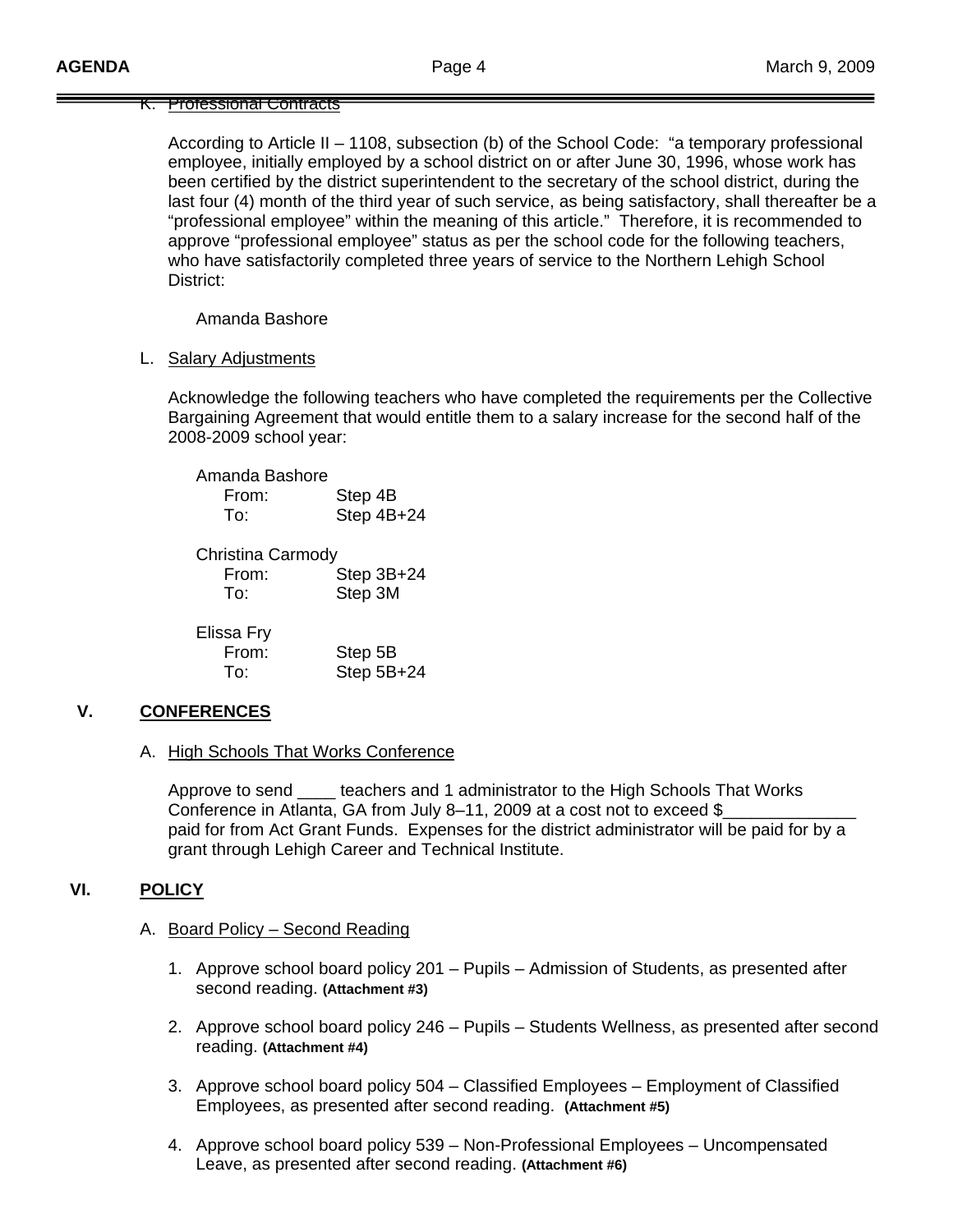- 5. Approve school board policy 605 Finances Tax Levy, as presented after second reading. **(Attachment #7)**
- 6. Approve school board policy 705 Property Safety, as presented after second reading. **(Attachment #8)**
- 7. Approve school board policy 707 Property Use of School Facilities and Equipment, as presented after second reading. **(Attachment #9)**
- 8. Approve school board policy 801 Operations Public Records, as presented after second reading. **(Attachment #10)**
- 9. Approve school board policy 810 Operations Transportation, as presented after second reading. **(Attachment #11)**
- 10. Approve school board policy 818 Operations Contracted Services, as presented after second reading. **(Attachment #12)**
- B. Approve the request of the American Working Dog Federation to use Bulldog Stadium to host it's annual championship, which will be held from Wednesday May 20, 2009 thru Friday May 22, 2009 from 4:00 p.m. – 12:00 a.m., Saturday May 23 from 8:00 a.m. to 6:00 p.m., and Sunday May 24, 2009 from 7:00 a.m. to 3:30 p.m. It is understood that they will be billed a rental fee for the use of the stadium and for custodial/maintenance service fees. It is the responsibility of American Working Dog Federation to provide sufficient security for the event.
- C. Field Trip
	- 1. Approve the request of the Northern Lehigh High School Marching Band to participate in its annual spring trip. This year they are requesting permission to travel to Washington, D.C. from April 16 – 19, 2009. The entire cost of the trip will be paid for by the students and the Northern Lehigh Band Boosters.
	- 2. Anatomy, Biology II & Honors Biology II Students High School "The Franklin" Philadelphia, PA – May 26, 2009 – Funded by Students

# **VII. CURRICULUM AND INSTRUCTION**

- A. Approve the 2009-2010 Northern Lehigh School District Calendar as presented. **(Attachment #13)**
- B. CLIU 2009-2010 Facilities Plan Committee Report

 Approve the following resolution to adopt the 2009-2010 Carbon Lehigh Intermediate Unit Facilities Plan Committee Report that was unanimously adopted by the CLIU Facilities Plan Committee on February 3, 2009. **(Attachment #14)** 

 **RESOLVED:** It is recommended that the Northern Lehigh School District Board of Directors approve the 2009-2010 Facilities Plan Committee Report as unanimously adopted by the CLIU Facilities Plan Committee on February 3, 2009. In addition, the Board reaffirms its commitment to the original construct of the Facilities Planning, approved November 1, 1989, which consists of a series of prioritized inquiries to be considered in determining future locations of the CLIU and school district special education classes.